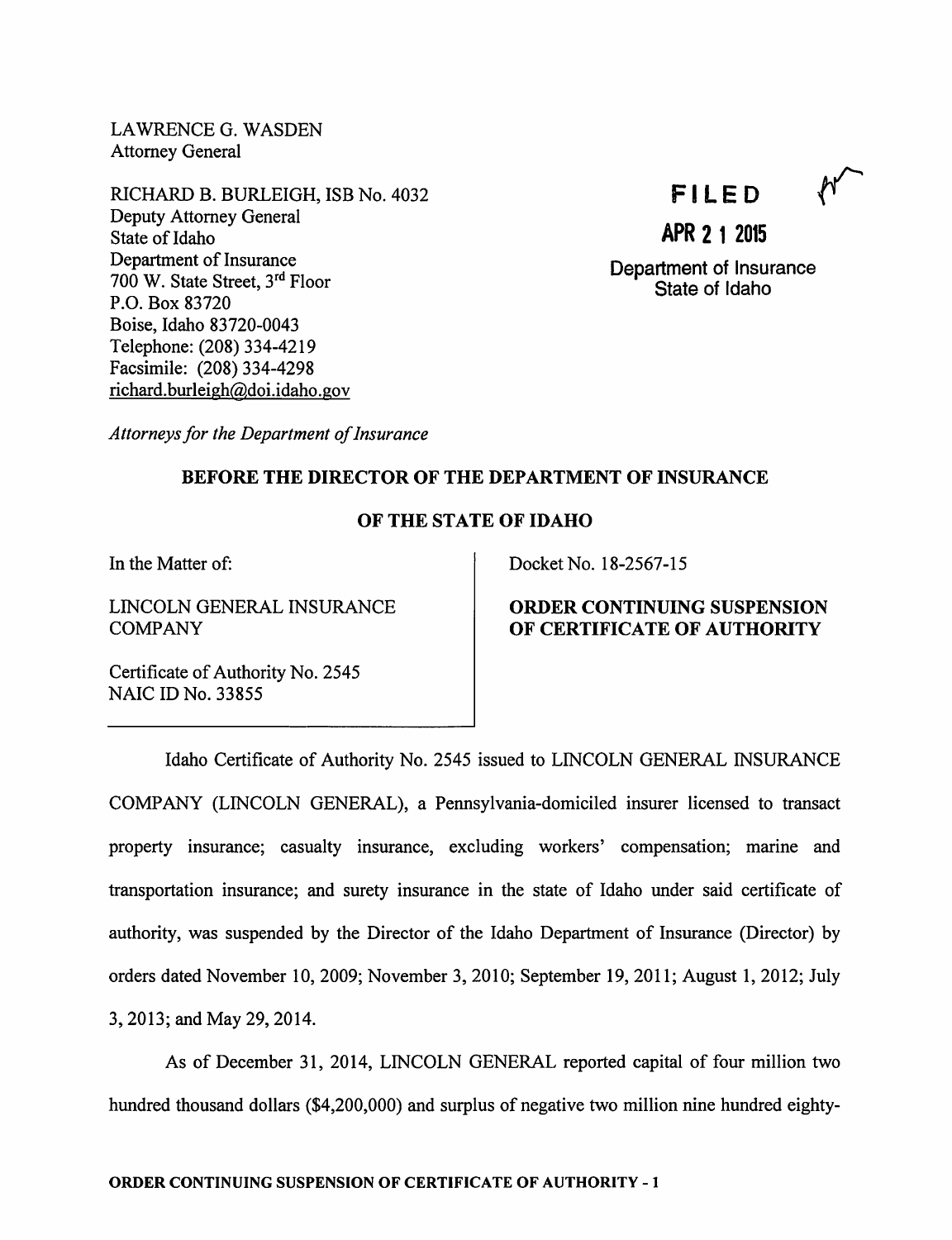eight thousand nine hundred forty dollars (-\$2,988,940), as reflected in its statutory financial statement of that date.

The Director, having reviewed the foregoing and the requirements of Idaho Code  $\S$ § 41- $313(1)$  and  $41-326(1)(b)$ , and good cause appearing therefor,

THE DIRECTOR HEREBY FINDS that LINCOLN GENERAL does not meet the requirements for maintaining surplus set forth at Idaho Code  $\S$  41-313(1), and thus fails to meet the requirements for holding a certificate of authority in the state of Idaho.

NOW, THEREFORE, IT IS HEREBY ORDERED, pursuant to Idaho Code § 41-326(1)(b), that Certificate of Authority No. 2545 issued to LINCOLN GENERAL be CONTINUED IN SUSPENSION, effective immediately, for a period of one (1) year from the date of this order. The Director may terminate the suspension sooner if the cause for said suspension is corrected and LINCOLN GENERAL is otherwise in compliance with title 41, Idaho Code.

IT IS FURTHER ORDERED that LINCOLN GENERAL comply with the requirements of Idaho Code § 41-329, including § 41-329(2), which provides: "During the suspension period the insurer shall not solicit or write any new business in this state, but shall file its annual statement, pay fees, licenses, and taxes as required under this code, and may service its business already in force in this state, as if the certificate of authority had continued in full force."

IT IS FURTHER ORDERED, pursuant to Idaho Code  $\S$  41-330(1), that, within four (4) days after notice of this suspension is provided, LINCOLN GENERAL shall notify, by any available means, every person authorized to write business in the state of Idaho by said insurance company, to immediately cease to write any further insurance business for LINCOLN GENERAL in Idaho, unless LINCOLN GENERAL has already taken such action pursuant to prior order of suspension by the Director.

#### **ORDER CONTINUING SUSPENSION OF CERTIFICATE OF AUTHORITY - 2**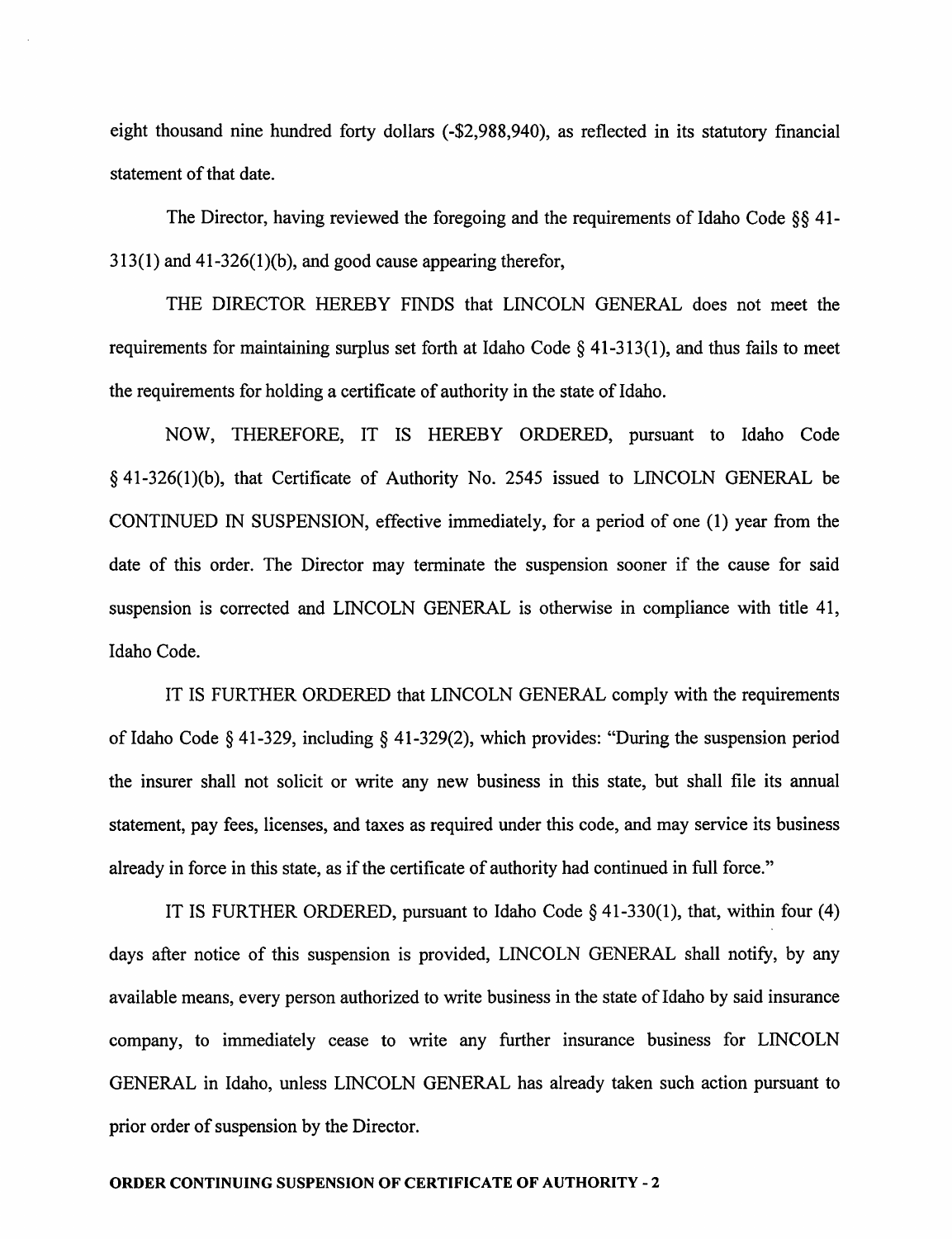DATED this  $2/\frac{s+1}{\text{day of April, 2015.}}$ 

**STATE OF IDAHO** DEPARTMENT OF INSURANCE

THOMAS A. DONOVAN

**Acting Director** 

# **NOTIFICATION OF RIGHTS**

This Order constitutes a final order of the Director. Any party may file a motion for reconsideration of this final order within fourteen (14) days of the service date of this order. The Director will dispose of the petition for reconsideration within twenty-one (21) days of its receipt, or the petition will be considered denied by operation of law. See, Idaho Code  $§ 67-5246(4).$ 

Pursuant to Idaho Code §§ 67-5270 and 67-5272, any party aggrieved by this final order may appeal it by filing a petition for judicial review in the district court of the county in which:  $(1)$  the hearing was held; or  $(2)$  the final agency action was taken; or  $(3)$  the aggrieved party resides or operates its principal place of business in Idaho; or (4) the real property or personal property that was the subject of the agency decision is located. An appeal must be filed within twenty-eight (28) days of: (a) the service date of this final order; or (b) an order denying a petition for reconsideration; or (c) the failure within twenty-one (21) days to grant or deny a petition for reconsideration, whichever is later. See, Idaho Code § 67-5273. The filing of a petition for judicial review does not itself stay the effectiveness or enforcement of the order under appeal.